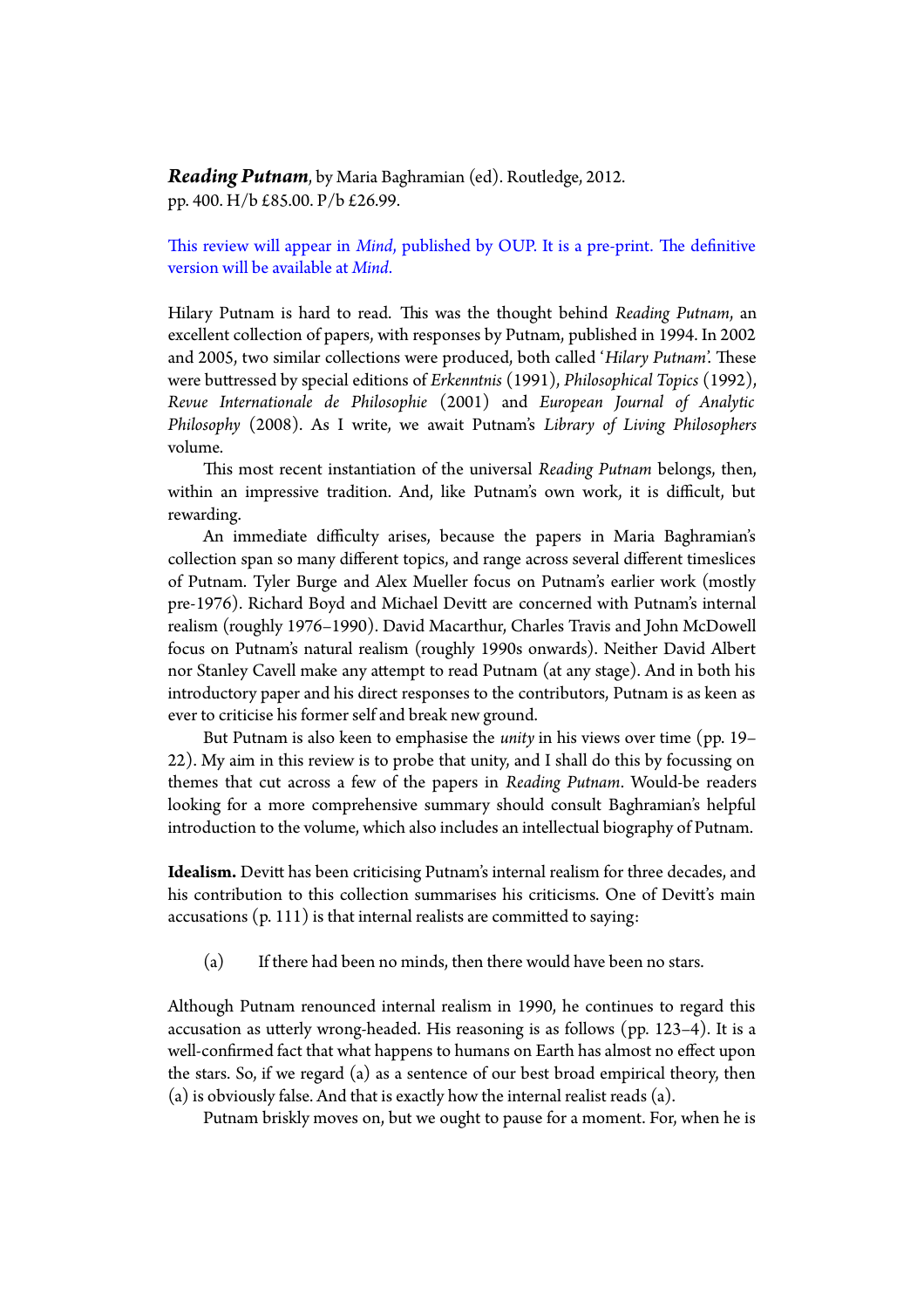not replying to Devit, Putnam concedes that his internal realism was dangerously close to idealism (pp. 26, 29). Why is *that* not an admission that internal realists are commited to (a) after all?

This is our first puzzle in reading Putnam. Here is how to resolve it. As an internal realist, Putnam offered a *theory of understanding*; an all-encompassing theory about how we understand empirical theories. And this theory of understanding entails idealism, albeit idealism of a *subtle* sort.

The point is easiest to explain if we first consider *idealistic* theories of understanding. The simplest theories of this sort maintain that any empirical claim can be translated into a claim about my sense data (or similar). More complicated idealistic theories of understanding will concede that translation *per se* is impossible, but will retain the idea that the understanding of any empirical claim is to be explained *purely* in terms of sense data. But any such view - no matter how complicated – entails a subtle form of idealism. For, whilst someone who advances such a view might come out with  $(a)$  in an effort to convince us that she is not an idealist, she will be unable to *understand* herself as making a claim *about* mindindependent stars.

In *Reason Truth and History* (1981, CUP, pp. 55–6, 121–4)*,* Putnam explicitly rejected an idealistic theory of understanding. Instead, he explained understanding purely in terms of what my sense data *would be under epistemically ideal conditions*. But anyone who advances such a *modalised* theory of understanding must explain how we understand counterfactuals of the form 'if conditions were epistemically ideal, then…'. Putnam now thinks that the internalist realist will have to say that such counterfactuals are *themselves* to be understood *purely* in terms of sense data. In sum: Putnam thinks that the modalised theory collapses into an idealistic theory of understanding, which entails a subtle form of idealism. (For more, see Putnam's "Between Scylla and Charybdis", in R.E. Auxier & L.E. Hahn (eds.) *The Philosophy of Michael Dummet* (2007, Open Court), pp. 161–3, and my *The Limits of Realism* (2013, OUP), chs. 5, 9 and 11.)

**Correspondence.** The preceding discussion highlights the importance of semantic questions for the realism debate. Unfortunately, over the past three decades, Devit has consistently and unequivocally denied precisely this point. To make his case vivid here, Devit (p. 107) claims that it would not be 'paradoxical or incoherent' for a Realist to maintain that *none* of our words refer to anything.

Putnam rightly takes Devit to task over this (p. 125*n*3). If none of our words refer to anything, then when Devitt attempts to advance his Realist position by saying 'there are electrons', he fails to say anything *about* electrons. So, *pace* Devit, it would be *incoherent* for him to atempt to advance Realism whilst rejecting the idea of any correspondence between words and reality.

But now a second puzzle in reading Putnam emerges. For, only a few pages earlier, Putnam wrote 'I would not say that I have a "correspondence theory of truth"' (p. 97). What, then, prevents Putnam from falling afoul of his own criticism of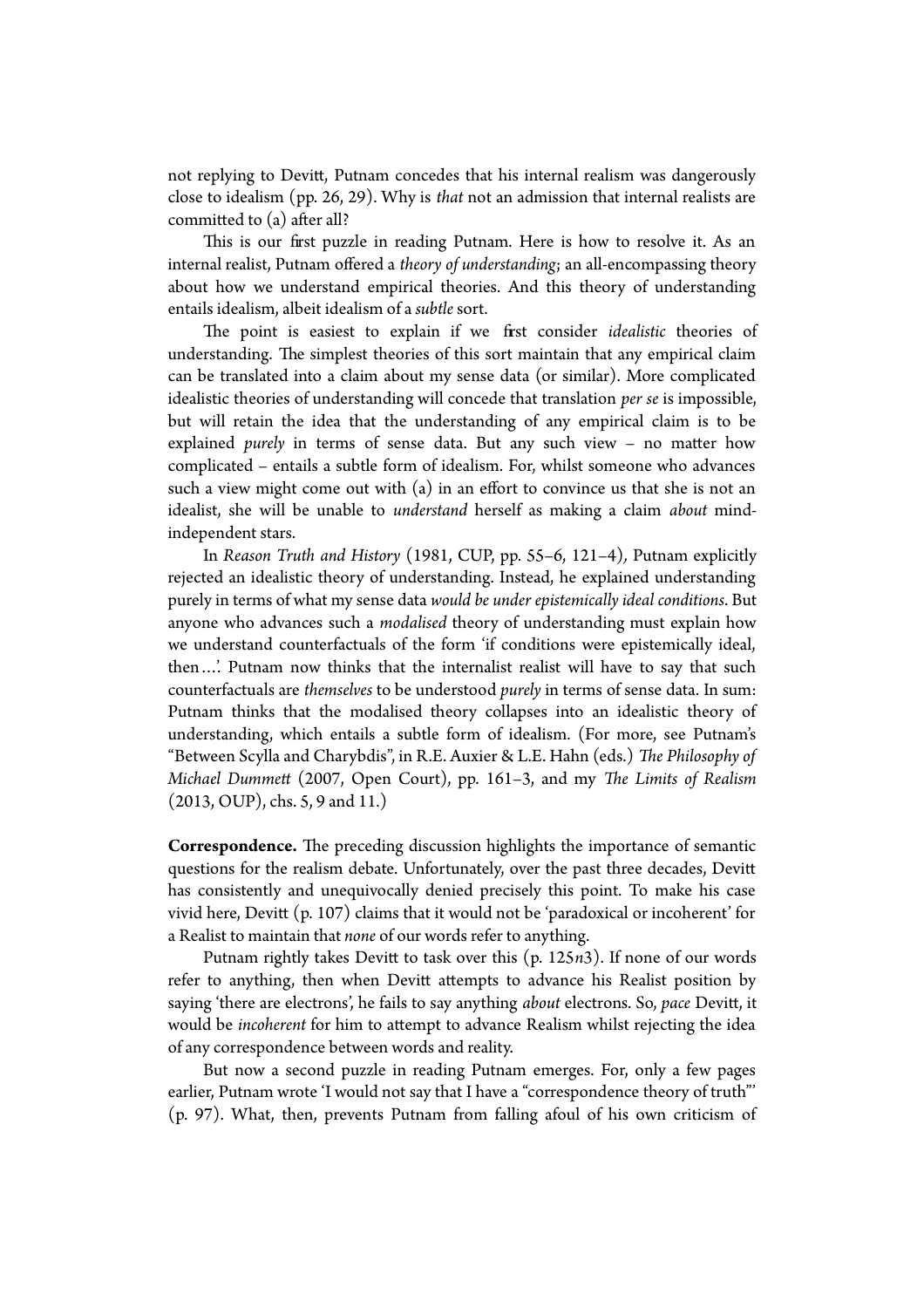Devit? Fortunately, Putnam provides plenty of guidance on how to read him here (pp. 32–3, 97–99). Putnam does not think that the correspondence theory of truth is *wrong*, exactly. Rather, he thinks that the idea of a correspondence is often advanced in the wrong *spirit*.

To understand what this amounts to – and to draw out a diachronic unity in Putnam's views – it will help to consider an earlier timeslice of Putnam. Putnam's model-theoretic arguments are often read as an atack on the very idea of a correspondence theory of truth (see, for example, Boyd p. 40). Tis is a *mis*reading. As an internal realist, Putnam presented a correspondence theory of truth *himself*, albeit as a part of our best broad empirical theory. His objection to the idea of correspondence was just that it could form no part of a theory of *understanding,* in the sense just explained. (See Putnam "Realism and Reason" (1977), *Proceedings and Addresses of the American Philosophical Association* 50.6, pp. 483–9, and my 2013, chs. 8–9.)

Putnam's demand for a theory of understanding has gone the same way as his internal realism. But his unease with correspondence has not entirely dissipated. Whilst truth *does* involve correspondence, Putnam is reluctant to emphasise this point, since such an emphasis would probably mislead us into thinking that all true sentences must correspond to the world *in the same way*. And that, in turn, would lead us to neglect the *diversity* of linguistic phenomena.

**Existence.** As an instance of this diversity, consider these sentences:

- (b) Tables and chairs exist.
- (c) Complex numbers exist.

These sentences are grammatically similar, but they have very different uses. And, on roughly these grounds, Putnam maintains that *existence* is multivocal.

Charles Parsons's contribution to this volume is motivated by his 'puzzlement' with this argument (pp. 182, 194). Where Putnam traces the diferences in (b) and (c) to 'a diference in what we mean by "exist",' Parsons suggests that we should trace them to 'a diference between tables and chairs and complex numbers' (p. 194). Parsons goes on to maintain that *existence* is a univocal, formal concept

In his reply to Boyd, Putnam hints that he could happily concede this point to Parsons (pp. 96–7). As with the idea that truth involves correspondence: there is nothing *wrong*, exactly, with the idea that existence is univocal; the problem is just that the univocity of *existence* is often advanced in the wrong *spirit*. Tat spirit is evinced when, for example, a metaphysician appeals to the univocity of *existence* in an efort to convince us to take seriously the question of whether or not mereological sums exist. But the formal univocity of *existence* no more entails that all 'existence questions' are worth debating (see Parsons pp. 193, 197), than the correspondence theory of truth entails metaphysical realism.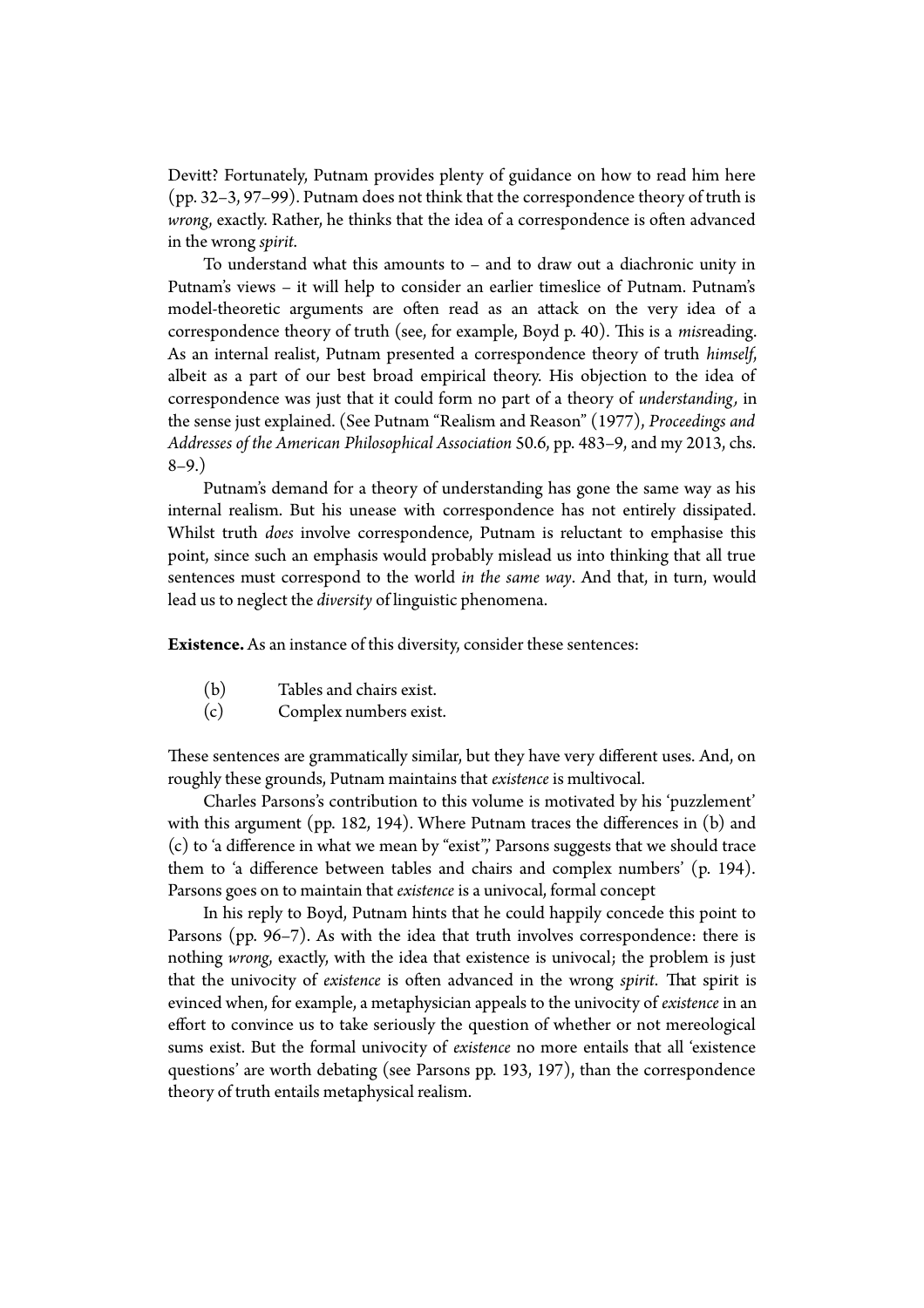**Natural kinds.** I have just linked the issues of existence and correspondence. Putnam himself once linked them explicitly, in the following *Alarming Passage*:

> 'Objects' do not exist independently of conceptual schemes. *We* cut up the world into objects when we introduce one or another scheme of description. Since the objects *and* the signs are alike *internal* to the description, it is possible to say what matches what. (Putnam 1981, p. 52; see also p. 54)

The Alarming Passage smacks of idealism  $-$  of the not-very-subtle sort  $-$  and Putnam swiftly moved to distance himself from it. In particular, Putnam painstakingly and explicitly rejected the 'cookie cuter metaphor', implicit in the Alarming Passage, according to which the world is a doughy lump that we can slice into objects in various ways (see his "Truth and Convention" (1987), *Dialectica* 40.1–2, p. 70).

It is surprising, then, that Boyd *endorses* the Alarming Passage even as he describes himself as a 'metaphysical realist' (p. 44-5). The threat of idealism continues to loom, when Boyd claims that 'natural kinds are the workmanship of (women and) men established by (bicameral) *linguistic* legislation' (p. 62). But the threat of idealism peaks when Boyd writes this:

> Because natural kinds are themselves artefacts of actual language use, reference and kind defnitions (and 'reality') are aspects of a single phenomenon. Indeed the establishment of a natural kind and the establishment of reference to it by a natural kind term are basically the same phenomenon. Thus the problems of determinateness of reference raised by Putnam's 'modeltheoretic' arguments do not arise. (p. 53; see also pp. 75–6)

But perhaps a realist reading of Boyd is available. Boyd is not claiming that the *existence* of electrons somehow depends upon us. Instead, he is claiming that the *naturalness* of the collection of electrons depends upon us. This view is quite plausible, since it follows from the twin thoughts that naturalness depends upon the context of inquiry, and that we have some control over such contexts (see e.g. p. 67). However, this view also (sensibly!) entails that electrons existed before we humans ever coined the word 'electron'. Accordingly, and *pace* Boyd, the view does not even begin to address the question of why the word 'electron' refers to all and only the electrons.

**Conceptual relativism.** Boyd's difficulty here highlights a tension that Putnam has wrestled with for decades. It is extremely tempting to claim that objects or kinds are (somehow) relative to frameworks, practices, or conceptual schemes. But, if we are going to avoid idealism, we need to accept that there is *no* sense in which we have the freedom to create (most) objects. Once we have faced up to this fact, we are left with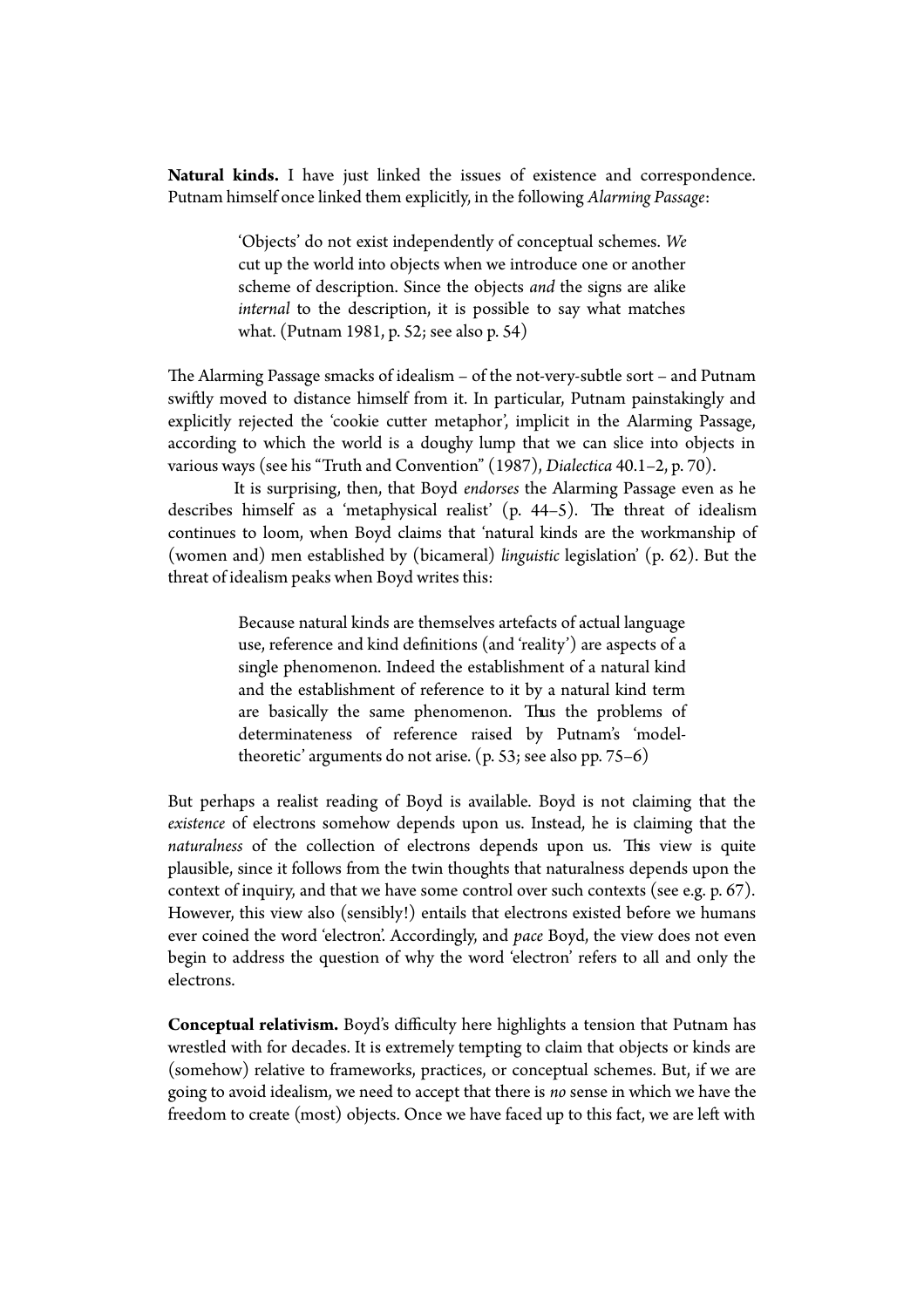only some very mundane freedoms. Tis is why Putnam's most recent discussions of conceptual relativism (e.g. pp. 23–4, 28–9, 221) often seem to reduce to the truism that *one can express the same truths in many different ways*.

That this is a truism does not show that it philosophically sterile. Crucially, the truism is only *that* there are many diferent ways to express the same truths. Tis leaves open the general question as to *when* two sentences express the same truths. (I say much more about this in my 2013, chs. 18–19.) Moreover, Putnam's views on this last point have recently shifted, as demonstrated in his exchange with Block.

In this volume, Block presents a barrage of stimulating arguments in favour of the possibility of inverted spectra. He frst presented these at the 'Putnam @80' conference, in 2007, organised by Baghramian (indeed, most of the papers in this volume are descendants of that fantastic conference). At that conference, Putnam replied by denying 'that sameness of qualitative character is well-defned both when we consider one person at diferent times and when we consider diferent people at the same *or* diferent times' (p. 320). Putnam had made the same move against Boyd almost three decades earlier, when he recommended that we 'abandon our metaphysical realism about sensations and about "same" (as applied to sensations)' (1981, p. 94). In both cases, Putnam's point was that *equally adequate* conceptual schemes might yield diferent verdicts on 'when two people have the same qualia'; but, since these qualia-schemes are *equally adequate*, we have only a harmless case of conceptual relativism, rather than a serious metaphysical dispute.

In this volume, though, Putnam announces a change of heart. He now thinks that an *inference to the best explanation* should lead us to adopt Block's qualiascheme (pp. 320–1). And this change of heart raises some deep questions concerning one of Putnam's most enduring criticisms of the subject of Ontology after Quine.

Putnam has long argued – and continues to maintain – that the metaphysical debate about mereological fusions is a waste of time, since many diferent mereological-schemes are equally adequate. But many philosophers have sought to defend one mereological-scheme over another by invoking *inference to the best explanation*. So what distinguishes the debate about qualia from the debate about mereology? It will not help, simply to maintain that one of the rival qualia-schemes omits (or gets wrong) some important qualia-facts; after all, proponents of the mereology debate will say exactly the same about the rival mereology-schemes.

The more general question facing Putnam is just: When do two schemes *count as 'equally adequate'?* Putnam makes no serious atempt to answer this here (though see p. 23–4) and, whilst this might frustrate some readers, his relative silence is very wise. Only an answer that is *neutral* between all disputants could be satisfactory; but, ultimately, there can be no neutral answer to the general question. It is, after all, a truism that an 'adequate' scheme must accurately represent the (relevant) genuine phenomena. But, just what the genuine phenomena *are*, is precisely what is contested in any metaphysical dispute.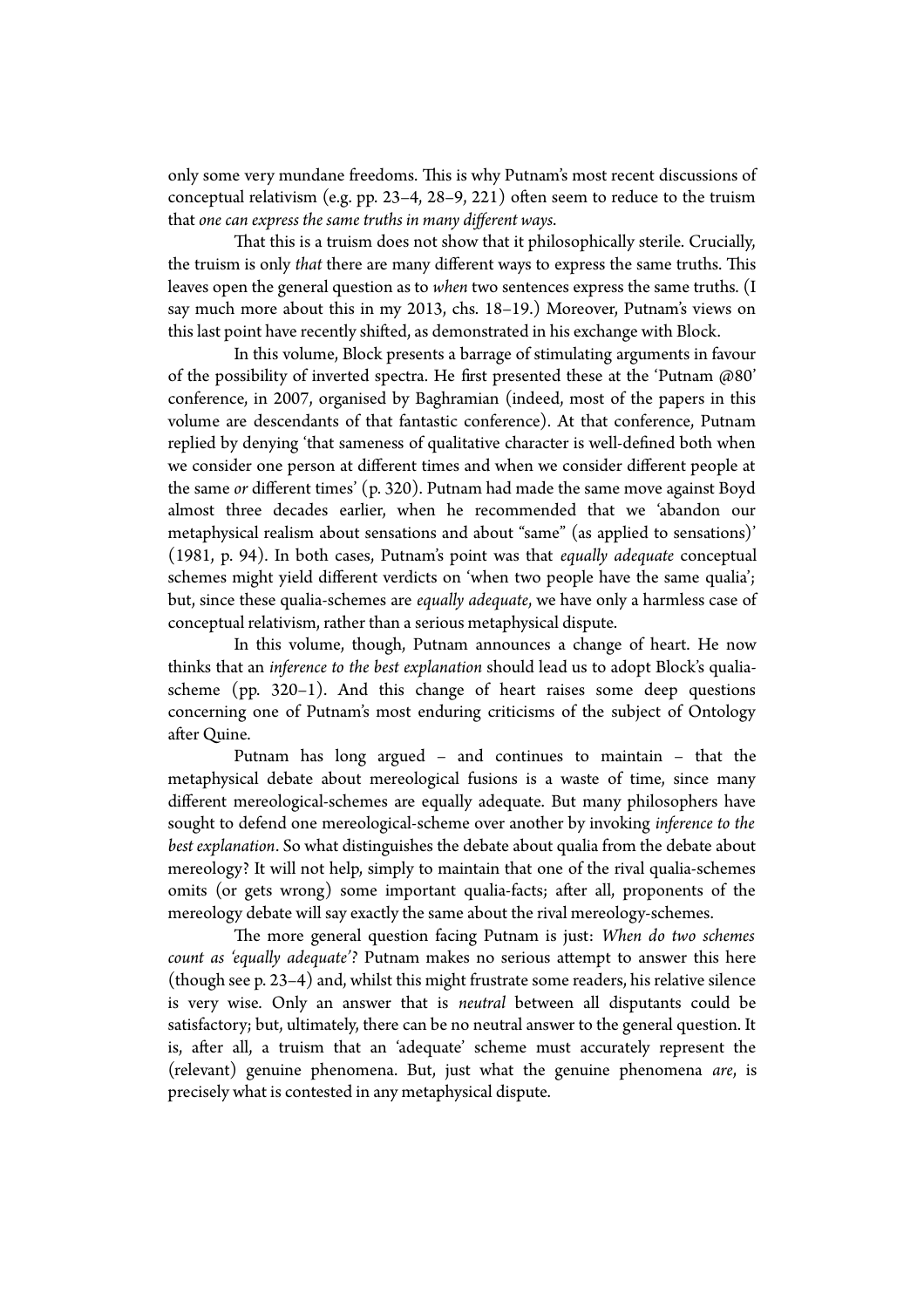**Externalism and openness.** For better or worse, Putnam now takes qualia much more seriously than he once did. He has no desire, though, for this to compromise his quite general externalism concerning mind and language. This externalism is the focus of the exchange between Travis, McDowell and Putnam.

Putnam has long rejected the idea that concepts are governed by 'algorithmic' application- or recognition-conditions. The highpoint of Travis's paper is a fascinating discussion of this ur-thought, and Travis's discussion gestures towards a deep unity between Putnam's (earlier) arguments for linguistic externalism and his (later) advocacy of perceptual externalism. This resonates poignantly with Burge's complaint that, if the early proponents of 'semantic externalism' had only considered philosophy of perception, then '[t]he discoveries about language would have been made in a broader and more natural seting' (p. 267).

However, Travis pursues one strand of Putnam's thought rather too far. (My diagnosis here draws on McDowell's excellent reply to Travis, especially pp. 341–2.) Putnam now maintains that the conceptual schemes of the internal realist would constitute an '*interface* between us and the world' (p. 26), which would prevent us from being properly *open* to the world. Running with this idea, Travis claims that our conceptual framework would constitute a similar *interface*, if we were to insist that perceptual experience has conceptual content (pp. 326–7, 335–9).

To assess Travis's suggestion, we need to understand how Putnam uses the word 'interface'. For Putnam, an interface is something which *screens off* the objects of the world, preventing us from experiencing them or thinking about them. So an interface, for Putnam, is not a point where subject and world *meet*, but something which *prevents* any genuine meeting. *Interfaces* consequently raise the same problems as do (idealistic) theories of understanding: they leave us unable even to *make sense* of ourselves as experiencing, or thinking about, the objects of the world. Consequently, to postulate an interface is to embrace idealism (of the subtle sort).

With this in mind, let us return to Travis's line of thought. Perhaps I look at a star, and have a certain experience. Some philosophers think that I could not have had *this experience*, or thought my subsequent thoughts, if I had lacked certain concepts. However, all parties to this debate hold that *what* I see, and subsequently think about, is *the star itself*. So there is no threat of idealism, simple or subtle. Travis's charge fails to stick, but we are left with a valuable lesson in how hard it can be to read Putnam.

This review has focussed on only a few papers in *Reading Putnam*. I particularly regret that I have not discussed the papers by Macarthur, Mueller and Ruth Anna Putnam, all of which ofer excellent critical reconstructions of particular aspects of Putnam's thought (respectively: his frequent appeals to 'common sense' and his discussions of the analytic/synthetic and fact/value dichotomies).

My aim, in focussing on just a few papers, is to highlight some deep connections that lie beneath the surface of this volume. These connections arise, not because the volume was assembled with a specifc and narrow focus, but thanks to